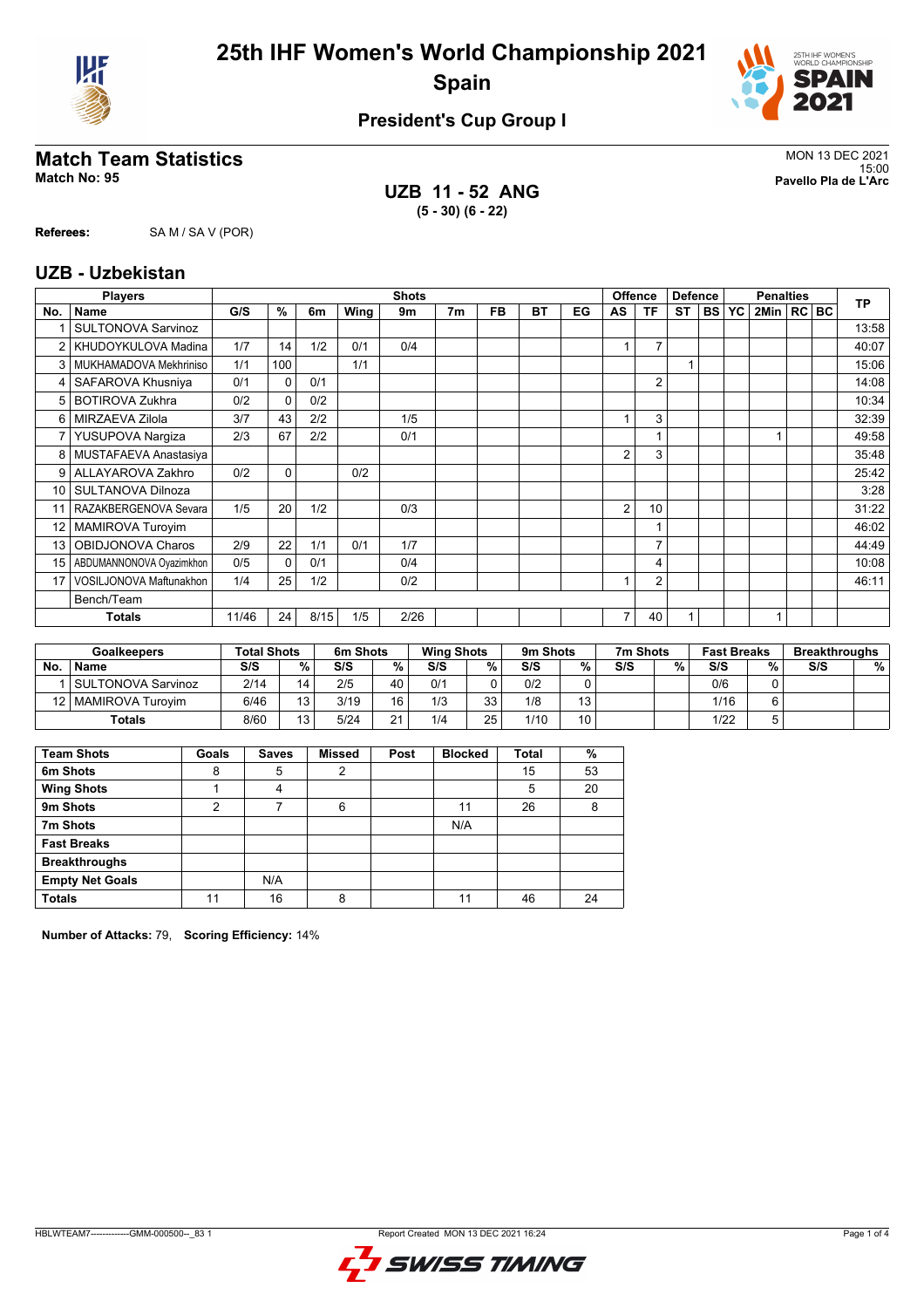

## **25th IHF Women's World Championship 2021 Spain**



#### **President's Cup Group I**

### **Match Team Statistics** MON 13 DEC 2021

**UZB 11 - 52 ANG (5 - 30) (6 - 22)**

15:00 **Match No: 95 Pavello Pla de L'Arc**

**Referees:** SA M / SA V (POR)

#### **UZB - Uzbekistan**

#### **Shots Distribution Players** Goals / Shots<br>1 SULTONOVA S 5 BOTIROVA Z 6 MIRZAEVA Z 7 YUSUPOVA N 1 SULTONOVA S 2 KHUDOYKULOVA M 3 MUKHAMADOVA M 4 SAFAROVA K  $\frac{1}{0/1}$  $\blacksquare$  $1/1$ 89 89, R R  $\begin{array}{c} 1 \\ 1 \\ 2 \end{array}$ <br> $\begin{array}{c} 1 \\ 2 \end{array}$  $1/1$ 0/1 机电 I) 机机  $\blacksquare$  0/1  $\frac{1}{2}$  2/2 0/1  $1/1$   $1/1$ υø xв 0/1 ХX. × 4-Blocked 1-Missed 1-Missed 1-Blocked 1-Blocked 8 MUSTAFAEVA A 9 ALLAYAROVA Z 10 SULTANOVA D 11 RAZAKBERGENOVA S 12 MAMIROVA T 13 OBIDJONOVA C 15 ABDUMANNONOVA O t e a e Г ٦F Ŧ. F  $\begin{array}{|c|c|c|}\n\hline\n\text{1} & 1/1 & \text{O/1} \\
\hline\n\text{1} & 1/1 & \text{O/1} \\
\hline\n\text{2} & \text{O/1} & \text{O/1} \\
\hline\n\end{array}$ ii<br>Si ł.  $\frac{1}{1}$  0/1 0/1 ×в H 0/1 ■ 0/1  $\frac{0/1}{0/1}$  $\frac{1}{1/2}$   $\frac{1}{1/2}$ ■ 0/1 2-Missed 2-Missed 2-Blocked 1-Missed 2-Blocked 17 VOSILJONOVA M F ņ  $\overline{0/1}$ 1/1 ۲ 1-Missed 1-Blocked **Offence Defence Goalkeepers Team** Goals / Shots Saves / Shots /0/2 1/2 0/0 0/0  $\blacksquare$  1/2  $\blacksquare$  $\frac{1}{2}$  1/7 0/2 2/11  $\sqrt{0/5}$  $4/4 /$ 3/8 0/1  $1/2$   $1/7$ 1/5 0/1 1/4 **Breakthroughs**  $0/2$  1/12  $4/8$  2/4 2/3 0/0 0/0 3/4 2/16 4/7 8/10 8-Missed 11-Blocked **Empty Goal Empty Goal** 0/0 0/0 IOVA S **7m 7m**  $\overline{0/2}$  1  $~2/3$ 8/10 0/0 21/23 0/5 1/1



|         |     |            |       | 3/8   |                           |                      |     | 0/1                |     |            |
|---------|-----|------------|-------|-------|---------------------------|----------------------|-----|--------------------|-----|------------|
| 1/5     | 0/1 | 1/4        |       |       |                           | <b>Breakthroughs</b> |     |                    |     | ĵ<br>0/2   |
| 4/8     | 2/4 | 2/3        |       |       | 0/0                       | $0/0$                |     |                    |     | 2/15<br>ø. |
| -Missed |     | 11-Blocked |       | 13/4, | 2/16<br><b>Empty Goal</b> | <b>Empty Goal</b>    | 4/7 | 8/10               |     |            |
|         |     |            | 0/0   |       |                           |                      |     |                    | 0/0 |            |
|         |     |            | 7m    |       |                           |                      |     | N                  | 7m  | 1 SULTON   |
|         |     |            |       |       |                           |                      |     | $\diagdown$        |     | 1/2        |
|         |     |            | $2/3$ |       | 0/0                       | 21/23                |     | 8/10               |     | 0/1<br>ij  |
|         |     |            | 1/3   | $0/5$ | <b>Fast Breaks</b>        |                      |     | $1/1$<br>$\diagup$ | 2/4 | ē<br>0/3   |
|         |     |            |       |       |                           |                      |     |                    |     |            |
|         |     |            |       |       |                           |                      |     |                    |     | 12 MAMIR   |
|         |     |            |       |       |                           |                      |     |                    |     | 0/5<br>J   |
|         |     |            |       |       |                           |                      |     |                    |     | 0/1<br>۰   |
|         |     |            |       |       |                           |                      |     |                    |     | 2/12<br>U. |
|         |     |            |       |       |                           |                      |     |                    |     |            |
|         |     |            |       |       |                           |                      |     |                    |     |            |
|         |     |            |       |       |                           |                      |     |                    |     |            |
|         |     |            |       |       |                           |                      |     |                    |     |            |
|         |     |            |       |       |                           |                      |     |                    |     |            |
|         |     |            |       |       |                           |                      |     |                    |     |            |
|         |     |            |       |       |                           |                      |     |                    |     |            |
|         |     |            |       |       |                           |                      |     |                    |     |            |
|         |     |            |       |       |                           |                      |     |                    |     |            |
|         |     |            |       |       |                           |                      |     |                    |     |            |
|         |     |            |       |       |                           |                      |     |                    |     |            |
|         |     |            |       |       |                           |                      |     |                    |     |            |

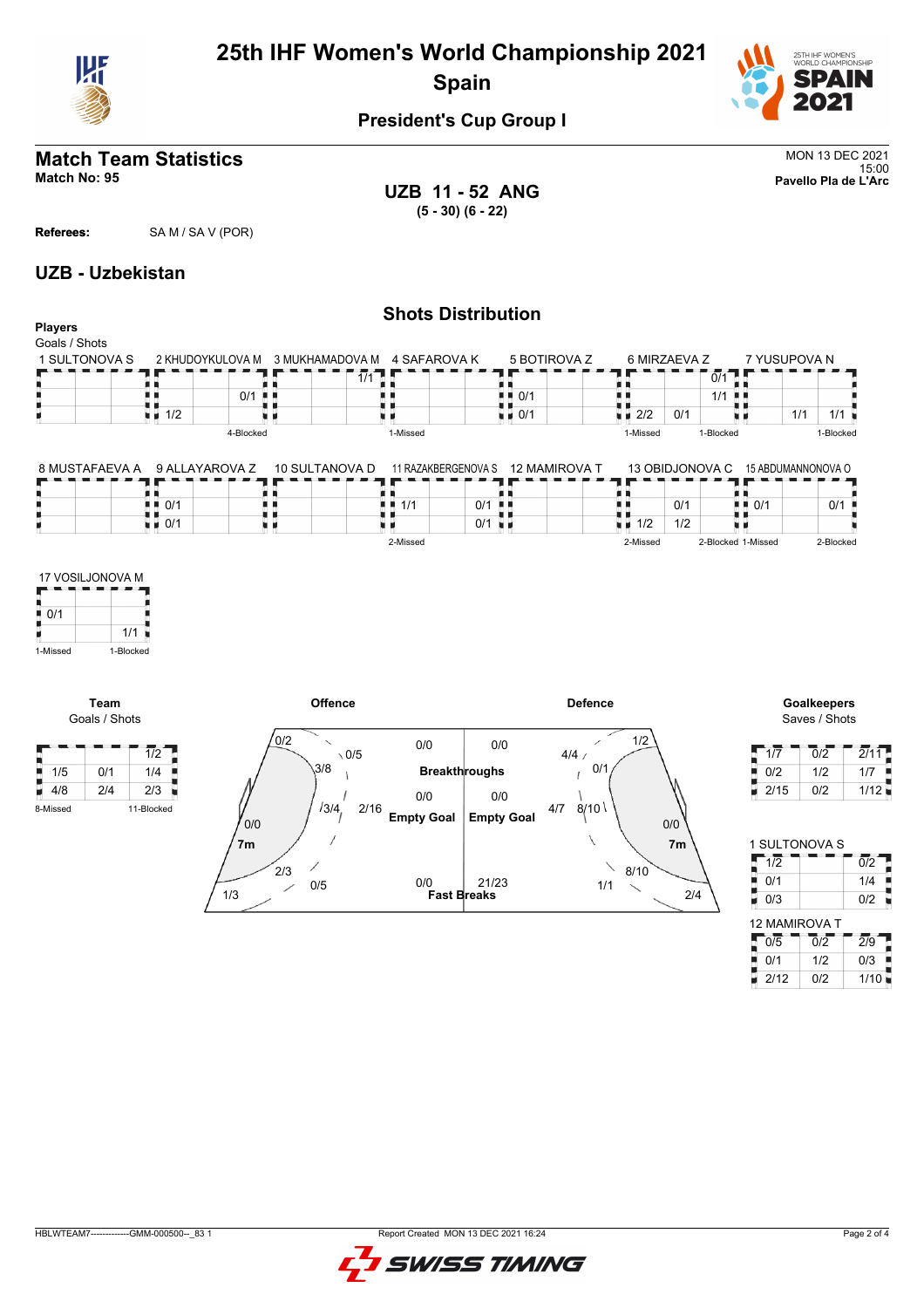



#### **President's Cup Group I**

### **Match Team Statistics** MON 13 DEC 2021

**Referees:** SA M / SA V (POR)

**UZB 11 - 52 ANG (5 - 30) (6 - 22)**

15:00 **Match No: 95 Pavello Pla de L'Arc**

|     | <b>ANG - Angola</b>                 |       |     |                |             |              |                |           |           |    |                |                |                |                 |    |                  |  |           |
|-----|-------------------------------------|-------|-----|----------------|-------------|--------------|----------------|-----------|-----------|----|----------------|----------------|----------------|-----------------|----|------------------|--|-----------|
|     | <b>Players</b>                      |       |     |                |             | <b>Shots</b> |                |           |           |    |                | <b>Offence</b> | <b>Defence</b> |                 |    | <b>Penalties</b> |  | <b>TP</b> |
| No. | <b>Name</b>                         | G/S   | %   | 6 <sub>m</sub> | <b>Wing</b> | 9m           | 7 <sub>m</sub> | <b>FB</b> | <b>BT</b> | EG | AS             | <b>TF</b>      | <b>ST</b>      | <b>BS</b>       | YC | 2Min   RC   BC   |  |           |
|     | <b>ALBERTO Marta Samuel</b>         |       |     |                |             |              |                |           |           |    |                |                |                |                 |    |                  |  |           |
| 2   | NENGANGA Vilma Pegado               | 2/2   | 100 | 1/1            |             | 1/1          |                |           |           |    | $\overline{7}$ | $\overline{2}$ | 1              |                 |    |                  |  | 27:14     |
| 5   | QUIZELETE Marilia Jacita Jose       | 3/3   | 100 | 1/1            |             |              |                | 2/2       |           |    |                |                |                |                 |    |                  |  | 22:26     |
| 6   | MACHADO Juliana Jose                | 4/5   | 80  |                | 1/2         |              |                | 3/3       |           |    | 2              |                |                |                 |    |                  |  | 27:27     |
| 8   | PAULO Helena Gilda Simao            | 6/6   | 100 | 5/5            |             | 1/1          |                |           |           |    | 5              |                | 1              |                 |    |                  |  | 21:10     |
| 10  | KASSOMA Albertina da Cruz           | 8/9   | 89  | 4/5            |             |              |                | 4/4       |           |    | 2              |                |                |                 |    |                  |  | 30:41     |
| 11  | <b>MARIO Liliane Martines</b>       | 3/3   | 100 |                |             |              |                | 3/3       |           |    |                |                |                |                 |    |                  |  | 21:22     |
| 12  | SOUSA Helena Chidi Cawela de        |       |     |                |             |              |                |           |           |    |                |                |                |                 |    |                  |  | 26:50     |
| 13  | FONSECA Natalia Mafiela Kamalandua  | 7/8   | 88  | 1/1            | 1/2         |              |                | 5/5       |           |    | 2              |                | 1              |                 |    |                  |  | 32:13     |
| 17  | DOMBAXE Wuta Waco Bige              | 4/6   | 67  | 3/4            |             | 0/1          |                | 1/1       |           |    | 4              |                | $\overline{2}$ |                 |    |                  |  | 32:21     |
| 18  | PASCOAL Stelvia de Jesus            | 4/6   | 67  | 0/1            |             | 4/5          |                |           |           |    | 6              | 4              | 1              |                 |    |                  |  | 43:00     |
| 19  | PEMBA Tchieza Teresa de Assuncao    | 3/5   | 60  | 1/2            |             |              |                | 2/3       |           |    | 2              | 3              | 1              |                 |    |                  |  | 29:31     |
| 20  | <b>PAULO Eliane Mota</b>            |       |     |                |             |              |                |           |           |    | 2              | $\overline{2}$ |                |                 |    |                  |  | 30:00     |
| 25  | VENANCIO Liliana da Silva           | 3/4   | 75  | 3/4            |             |              |                |           |           |    |                |                |                | 6               |    |                  |  | 27:06     |
| 80  | MASSEU Mbongo Madalena              | 2/4   | 50  |                | 1/2         | 1/1          |                | 0/1       |           |    | 2              |                | 1              |                 |    |                  |  | 27:58     |
|     | 90   GUIALO Isabel Evelize Wangimba | 3/4   | 75  |                |             | 2/3          |                | 1/1       |           |    | $\overline{7}$ |                | $\overline{2}$ |                 |    |                  |  | 20:41     |
|     | Bench/Team                          |       |     |                |             |              |                |           |           |    |                |                |                |                 |    |                  |  |           |
|     | <b>Totals</b>                       | 52/65 | 80  | 19/24          | 3/6         | 9/12         |                | 21/23     |           |    | 43             | 14             | 12             | 10 <sup>1</sup> |    | $\overline{2}$   |  |           |

|     | <b>Goalkeepers</b>                | <b>Total Shots</b> |    | 6m Shots |    | <b>Wing Shots</b> |     | 9 <sub>m</sub> Shots |    | 7m Shots |   | <b>Fast Breaks</b> |   | <b>Breakthroughs</b> |      |
|-----|-----------------------------------|--------------------|----|----------|----|-------------------|-----|----------------------|----|----------|---|--------------------|---|----------------------|------|
| No. | <b>Name</b>                       | S/S                | %  | S/S      | %  | S/S               | %   | S/S                  | %  | S/S      | % | S/S                | % | S/S                  | $\%$ |
|     | ALBERTO Marta Samuel              |                    |    |          |    |                   |     |                      |    |          |   |                    |   |                      |      |
|     | 12   SOUSA Helena Chidi Cawela de | 7/13               | 54 | 3/8      | 38 | 2/2               | 100 | 2/3                  | 67 |          |   |                    |   |                      |      |
|     | 20   PAULO Eliane Mota            | 9/14               | 64 | 2/5      | 40 | 2/3               | 67  | 5/6                  | 83 |          |   |                    |   |                      |      |
|     | <b>Totals</b>                     | 16/27              | 59 | 5/13     | 38 | 4/5               | 80  | 7/9                  | 78 |          |   |                    |   |                      |      |

| <b>Team Shots</b>      | Goals | <b>Saves</b> | <b>Missed</b> | Post | <b>Blocked</b> | <b>Total</b> | %  |
|------------------------|-------|--------------|---------------|------|----------------|--------------|----|
| 6m Shots               | 19    | 5            |               |      |                | 24           | 79 |
| <b>Wing Shots</b>      | 3     |              |               |      |                | 6            | 50 |
| 9m Shots               | 9     |              |               | 2    |                | 12           | 75 |
| 7m Shots               |       |              |               |      | N/A            |              |    |
| <b>Fast Breaks</b>     | 21    |              |               |      |                | 23           | 91 |
| <b>Breakthroughs</b>   |       |              |               |      |                |              |    |
| <b>Empty Net Goals</b> |       | N/A          |               |      |                |              |    |
| <b>Totals</b>          | 52    | 8            | 2             | 3    |                | 65           | 80 |

**Number of Attacks:** 79, **Scoring Efficiency:** 66%